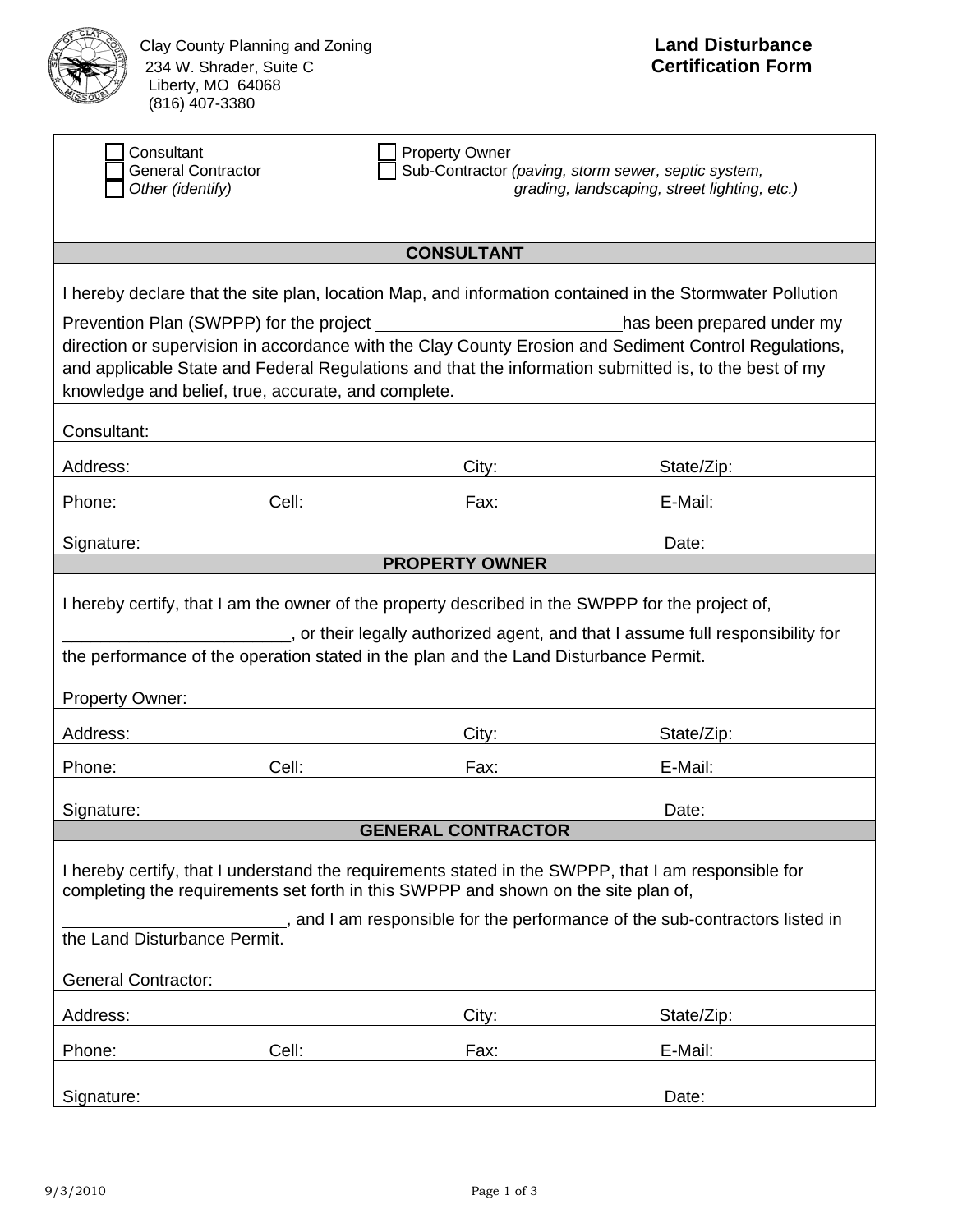

Clay County Planning and Zoning<br>
234 W. Shrader, Suite C<br>
234 W. Shrader, Suite C 234 W. Shrader, Suite C Liberty, MO 64068  $(816)$  407-3380

## **SUB-CONTRACTOR**

|                                                                                                                                                                                                                                |                                                                                                                                                                                                                                                                                                                                                                                               |                                                                                                                                                                                                                                | I hereby certify that I understand the requirements stated in the SWPPP, that I am responsible for<br>completing the requirements, which have been listed in the plan as being part of my scope of work for the |  |  |
|--------------------------------------------------------------------------------------------------------------------------------------------------------------------------------------------------------------------------------|-----------------------------------------------------------------------------------------------------------------------------------------------------------------------------------------------------------------------------------------------------------------------------------------------------------------------------------------------------------------------------------------------|--------------------------------------------------------------------------------------------------------------------------------------------------------------------------------------------------------------------------------|-----------------------------------------------------------------------------------------------------------------------------------------------------------------------------------------------------------------|--|--|
|                                                                                                                                                                                                                                |                                                                                                                                                                                                                                                                                                                                                                                               |                                                                                                                                                                                                                                |                                                                                                                                                                                                                 |  |  |
| Sub-Contractor:                                                                                                                                                                                                                |                                                                                                                                                                                                                                                                                                                                                                                               |                                                                                                                                                                                                                                |                                                                                                                                                                                                                 |  |  |
|                                                                                                                                                                                                                                |                                                                                                                                                                                                                                                                                                                                                                                               | City:                                                                                                                                                                                                                          | State/Zip:                                                                                                                                                                                                      |  |  |
| Phone: and the state of the state of the state of the state of the state of the state of the state of the state of the state of the state of the state of the state of the state of the state of the state of the state of the | <b>Cell: Cell</b> : <b>Cell</b> : <b>Cell</b> : <b>Cell</b> : <b>Cell</b> : <b>Cell</b> : <b>Cell</b> : <b>Cell</b> : <b>Cell</b> : <b>Cell</b> : <b>Cell</b> : <b>Cell</b> : <b>Cell</b> : <b>Cell</b> : <b>Cell</b> : <b>Cell</b> : <b>Cell</b> : <b>Cell</b> : <b>Cell</b> : <b>Cell</b> : <b>Cell</b> : <b>Cell</b> : <b>Cell</b> : <b>Cell</b> : <b>Cell</b> : <b>Cell</b> : <b>Cell</b> | Fax: Exercise of the state of the state of the state of the state of the state of the state of the state of the                                                                                                                | E-Mail:                                                                                                                                                                                                         |  |  |
| Signature:                                                                                                                                                                                                                     |                                                                                                                                                                                                                                                                                                                                                                                               |                                                                                                                                                                                                                                | Date:                                                                                                                                                                                                           |  |  |
|                                                                                                                                                                                                                                |                                                                                                                                                                                                                                                                                                                                                                                               |                                                                                                                                                                                                                                |                                                                                                                                                                                                                 |  |  |
| I hereby certify that I understand the requirements stated in the SWPPP, that I am responsible for<br>completing the requirements, which have been listed in the plan as being part of my scope of work                        |                                                                                                                                                                                                                                                                                                                                                                                               |                                                                                                                                                                                                                                |                                                                                                                                                                                                                 |  |  |
|                                                                                                                                                                                                                                | for the project <u>substance of the project</u>                                                                                                                                                                                                                                                                                                                                               |                                                                                                                                                                                                                                |                                                                                                                                                                                                                 |  |  |
|                                                                                                                                                                                                                                |                                                                                                                                                                                                                                                                                                                                                                                               |                                                                                                                                                                                                                                |                                                                                                                                                                                                                 |  |  |
| Sub-Contractor:                                                                                                                                                                                                                |                                                                                                                                                                                                                                                                                                                                                                                               |                                                                                                                                                                                                                                |                                                                                                                                                                                                                 |  |  |
|                                                                                                                                                                                                                                |                                                                                                                                                                                                                                                                                                                                                                                               | City:                                                                                                                                                                                                                          | State/Zip:                                                                                                                                                                                                      |  |  |
| Phone:                                                                                                                                                                                                                         | Cell: <b>Communication</b>                                                                                                                                                                                                                                                                                                                                                                    | Fax: The Contract of the Contract of the Contract of the Contract of the Contract of the Contract of the Contract of the Contract of the Contract of the Contract of the Contract of the Contract of the Contract of the Contr | E-Mail:                                                                                                                                                                                                         |  |  |
| Signature:                                                                                                                                                                                                                     |                                                                                                                                                                                                                                                                                                                                                                                               |                                                                                                                                                                                                                                | Date:                                                                                                                                                                                                           |  |  |
|                                                                                                                                                                                                                                |                                                                                                                                                                                                                                                                                                                                                                                               |                                                                                                                                                                                                                                |                                                                                                                                                                                                                 |  |  |
| I hereby certify that I understand the requirements stated in the SWPPP, that I am responsible for<br>completing the requirements, which have been listed in the plan as being part of my scope of work                        |                                                                                                                                                                                                                                                                                                                                                                                               |                                                                                                                                                                                                                                |                                                                                                                                                                                                                 |  |  |
|                                                                                                                                                                                                                                |                                                                                                                                                                                                                                                                                                                                                                                               |                                                                                                                                                                                                                                |                                                                                                                                                                                                                 |  |  |
|                                                                                                                                                                                                                                |                                                                                                                                                                                                                                                                                                                                                                                               |                                                                                                                                                                                                                                |                                                                                                                                                                                                                 |  |  |
| Sub-Contractor:                                                                                                                                                                                                                |                                                                                                                                                                                                                                                                                                                                                                                               |                                                                                                                                                                                                                                |                                                                                                                                                                                                                 |  |  |
| Address:                                                                                                                                                                                                                       |                                                                                                                                                                                                                                                                                                                                                                                               | City:                                                                                                                                                                                                                          | State/Zip:                                                                                                                                                                                                      |  |  |
| Phone:                                                                                                                                                                                                                         | Cell:                                                                                                                                                                                                                                                                                                                                                                                         | Fax:                                                                                                                                                                                                                           | E-Mail:                                                                                                                                                                                                         |  |  |
| Signature:                                                                                                                                                                                                                     |                                                                                                                                                                                                                                                                                                                                                                                               |                                                                                                                                                                                                                                | Date:                                                                                                                                                                                                           |  |  |